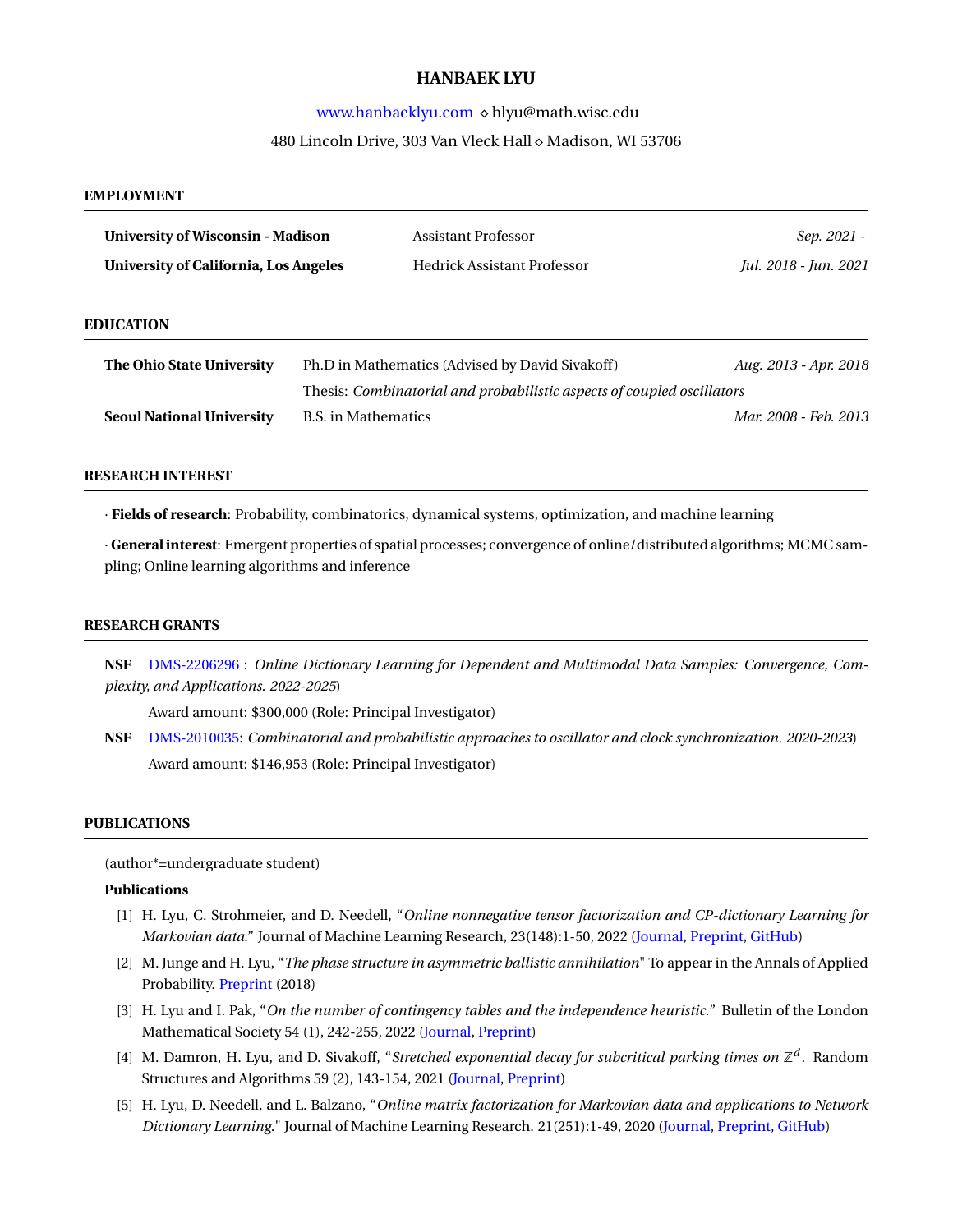- [6] C. Strohmeier, H. Lyu, and D. Needell, "*Online nonnegative CP tensor factorization for Markovian data*" NeurIPS workshop on Optimization for Machine Learning 2020. ([Publication,](https://opt-ml.org/papers/2020/paper_20.pdf) [Poster](https://opt-ml.org/posters/2020/poster_20.png))
- [7] H. Lyu, C. Strohmeier, G. Menz, and D. Needell, "*Applications of Online Nonnegative Matrix Factorization to Image and Time-Series Data*" 2020 Information Theory and Applications Workshop (ITA) ([Publication](https://ieeexplore.ieee.org/abstract/document/9245004?casa_token=AErbE3k2DnIAAAAA:ErHAEQIq6cNAbFJyvscBfvvW4xyd0QpbFJ-PGWS6PkK5mR6Mt7oyjbD3hrLaFan-KcfysGhxFA), [Preprint](https://arxiv.org/abs/2011.05384))
- [8] L. Levine, H. Lyu, and J. Pike, "*Double jump phase transition in a soliton cellular automaton.*" International Mathematics Research Notices, Volume 2022, Issue 1, January 2022, Pages 665-727, [\(Journal,](https://doi.org/10.1093/imrn/rnaa166) [Preprint](https://arxiv.org/abs/1706.05621))
- [9] H. Lyu, "*Chromatic number, cycles, and non-separating cycles.*" Graphs and Combinatorics. 36, 12971310 (2020) [\(Journal,](https://link.springer.com/article/10.1007/s00373-020-02187-4) [Preprint](https://arxiv.org/abs/1211.0627))
- [10] S. Dittmer, H. Lyu, and I. Pak, "*Phase transition in random contingency tables with non-uniform margins.*" Trans. Amer. Math. Soc. 373 (2020), pp. 8313-8338. [\(Journal,](https://www.ams.org/journals/tran/0000-000-00/S0002-9947-2020-08094-5/) [Preprint](https://arxiv.org/abs/1903.08743))
- [11] A. Kuniba and H. Lyu, "*Large deviations and one-sided scaling limit of random multicolor box-ball system*" Journal of Statistical Physics, 178(1), 38-74 (2019) ([Journal,](http://link.springer.com/article/10.1007/s10955-019-02417-x) [Preprint\)](https://arxiv.org/abs/1808.08074)
- [12] A. Kuniba, H. Lyu, and M. Okado, " *Randomized box-ball systems, limit shape of rigged configurations, and thermodynamic Bethe ansatz*" Nuclear Physics B (2018), Vol. 937, 240-271. ([Journal,](https://www.sciencedirect.com/science/article/pii/S055032131830289X) [Preprint\)](https://arxiv.org/abs/1808.02626)
- [13] M. Damron, J. Gravner, M. Junge, H. Lyu, and D. Sivakoff, "*Parking on transitive unimodular graphs*." Annals of Applied Probability, Volume 29, Number 4 (2019), 2089-2113 [\(Journal,](https://projecteuclid.org/euclid.aoap/1563869038) [Preprint\)](https://arxiv.org/abs/1710.10529)
- [14] H. Lyu and D. Sivakoff "*Persistence of sums of correlated increments and clustering in cellular automata*" Stochastic Processes and Applications (2018), Vol. 129, Issue 4. ([Journal](https://www.sciencedirect.com/science/article/pii/S0304414918301431), [Preprint](https://arxiv.org/abs/1706.08117))
- [15] E. Foxall and H. Lyu, "*Clustering in three and four color cyclic particle systems in one dimension*" Journal of Statistical Physics (2018), Vol. 171, Issue 3, 470483. [\(Journal, Preprint](https://link.springer.com/article/10.1007/s10955-018-2004-2))
- [16] H. Lyu, "*Global synchronization of pulse-coupled oscillators on trees.*" SIAM Journal on Applied Dynamical Systems (2018), Vol. 17, No. 2. ([Journal](https://epubs.siam.org/doi/abs/10.1137/17M1117951), [Preprint\)](https://arxiv.org/abs/1604.08381)
- [17] J. Gravner, H. Lyu, and D. Sivakoff, "*Limiting behavior of 3-color excitable media on arbitrary graphs.*" Annals of Applied Probability, Vol. 28, Number 6 (2018), 3324-3357. ([Journal](http://dx.doi.org/10.1214/17-AAP1350), [Preprint\)](https://arxiv.org/abs/1610.07320)
- [18] H. Lyu, "*Synchronization of finite-state pulse-coupled oscillators.*", Physica D: Nonlinear Phenomena 303 (2015): 28-38. [\(Journal,]( https://www.sciencedirect.com/science/article/pii/S0167278915000536) [Preprint\)](https://arxiv.org/abs/1407.1103)

## **Preprints**

- [19] J. Lee, H. Lyu, and W. Yao, " *Supervised Dictionary Learning with Auxiliary Covariates* " [Preprint](https://arxiv.org/abs/2206.06774) (2022)
- [20] A. Alacaoglu and H. Lyu, "*Convergence and Complexity of Stochastic Subgradient Methods with Dependent Data for Nonconvex Optimization*" [Preprint](https://arxiv.org/abs/2203.15797) (2022)
- [21] H. Lyu, "*Convergence and complexity of stochastic block majorization-minimization*" [Preprint](https://arxiv.org/abs/2201.01652) (2022)
- [22] (From REU project) H. Bassi\*, R. Yim\*, R. Kodukula\*, J. Vendrow\*, C. Zhu\*, H. Lyu, *Learning to predict synchronization of coupled oscillators on heterogeneous graphs.* [\[Preprint,](https://arxiv.org/abs/2012.14048) [GitHub\]](https://github.com/richpaulyim/L2PSync) (2020)
- [23] H. Lyu, "*Convergence of block coordinate descent with diminishing radius for nonconvex optimization* " [Preprint](https://arxiv.org/abs/2012.03503) (2020)
- [24] L. Benitez, M. Junge, H. Lyu, M. Redman, L. Reeves, "*Three-velocity coalescing ballistic annihilation*". [Preprint](https://arxiv.org/abs/2010.15855) (2020)
- [25] H. Lyu, Y. Kureh, J. Vendrow\*, and M. A. Porter, "*Learning low-rank latent mesoscale structures of networks*" ([Preprint,](https://arxiv.org/abs/2102.06984) [GitHub,](https://github.com/HanbaekLyu/NDL_paper) [Python package "](https://pypi.org/project/ndlearn/)*ndlearn*") (2020)
- [26] L. Kassab, A. Kryshchenk, H. Lyu, D. Molitor, D. Needell, and E. Rebrova, "*On Nonnegative Matrix and Tensor Decompositions for COVID-19 Twitter Dynamics*" Submitted. [Preprint](https://arxiv.org/abs/2010.01600) (2020)
- [27] T. Johnson, M. Junge, H. Lyu, and D. Sivakoff, "*Particle density in diffusion-limited annihilating systems*" Submitted. [Preprint](https://arxiv.org/abs/2005.06018) (2020)
- [28] H. Lyu, C. Strohmeier, G. Menz, and D. Needell, "*COVID-19 Time-series prediction by joint dictionary learning and online NMF*" Submitted ([Preprint,](https://arxiv.org/abs/2004.09112) [GitHub\)](https://github.com/HanbaekLyu/ONMF-COVID19) (2020)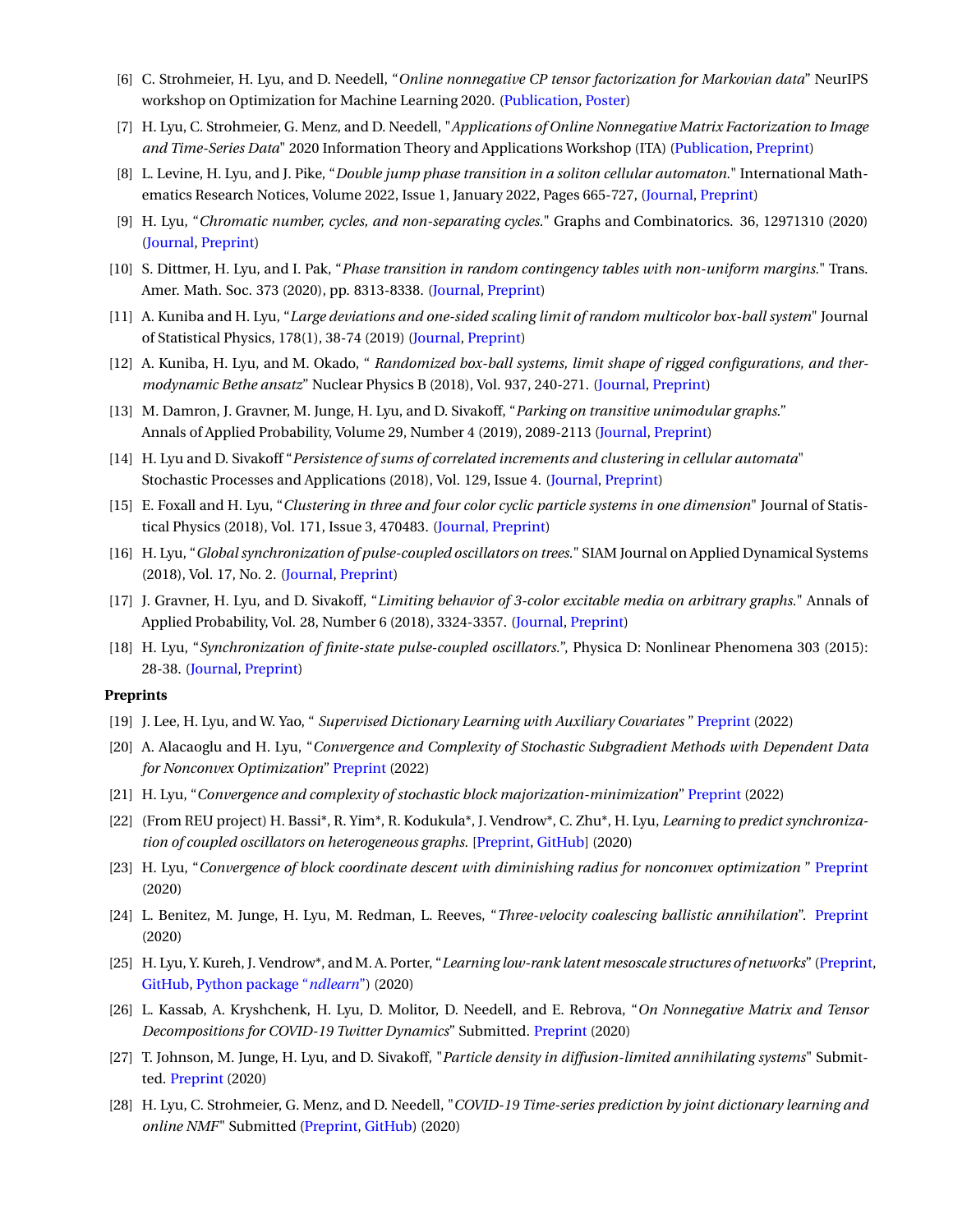- [29] (From REU project) Y. Guo\*, N. Hanoian\*, Z. Lin\*, N. Liskij\*, H. Lyu, D. Needell, J. Qu\*, H. Sojico\*, Y. Wang\*, Z. Xiong\*, and Z. Zou\*, "*Topic-aware Chatbot Using Recurrent Neural Networks and Nonnegative Matrix Factorization.*" ([Preprint,](https://arxiv.org/abs/1912.00315) [GitHub\)](https://github.com/HanbaekLyu/RNN_NMF_chatbot) (2019)
- [30] J. Lewis, H. Lyu, P. Pylyavskyy, and A. Sen, "*Scaling limit of soliton lengths in a multicolor box-ball system*." Submitted. [Preprint](https://arxiv.org/abs/1911.04458) (2019)
- [31] H. Lyu, F. Memoli, and D. Sivakoff, "*Sampling random graph homomorphisms and applications to network data analysis*." Submitted. ([Preprint,](https://arxiv.org/abs/1910.09483) [GitHub\)](https://github.com/HanbaekLyu/motif_sampling) (2019)
- [32] H. Lyu and D. Sivakoff "*Synchronization of finite-state pulse-coupled oscillators on* Z*.*" [Preprint](https://arxiv.org/abs/1701.00319) (2017)
- [33] H. Lyu, "*Phase transition in firefly cellular automata on finite trees.*" [Preprint](https://arxiv.org/abs/1610.00837) (2017)

#### **In preparation**

- [34] H. Cai, H. Lyu, D. Needell, and C. Strohmeier, "*Robust Online CP Dictionary Learning*", In preparation
- [35] S. Ahn, J. Richey, L. Wang, M. Junge, H. Lyu, and D. Sivakoff, "*Phase transition in parking process with coalescing cars*", In preparation

#### **Unpublished notes**

- [36] H. Lyu, "*A Note on Graph Characteristics and Hadwiger's Conjecture.*" [Preprint](https://arxiv.org/abs/1203.3710) (2012)
- [37] H. Lyu and P. Jablonski, "*Four-Dimensional Discrete-time Lotka-Volterra Models with an Application to Ecology.*" [Prepint](https://arxiv.org/abs/1211.5861) (2012)

#### **REFEREED JOURNALS/CONFERENCES**

Mathematical Physics, Analysis and Geometry

Artificial Intelligence and Statistics

Journal of Cellular Automata

Optimization for Machine Learning: OPT 2021

Combinatorics, Probability, and Computing

SIAM Journal on Numerical Analysis

SIAM Journal on Mathematical Analysis

Journal of American Mathematical Society (quick opinion)

Communications in Mathematical Physics

Mathematical Reviews

ALEA: Latin American Journal of Probability and Mathematical Statistics

Electronic Journal of Probability

Linear Algebra and its Applications

Journal of Statistical Physics

Nonlinear Dynamics

Journal of Nonlinear Science

Automatica

IEEE Transactions in Cybernetics

## **INVITED TALKS**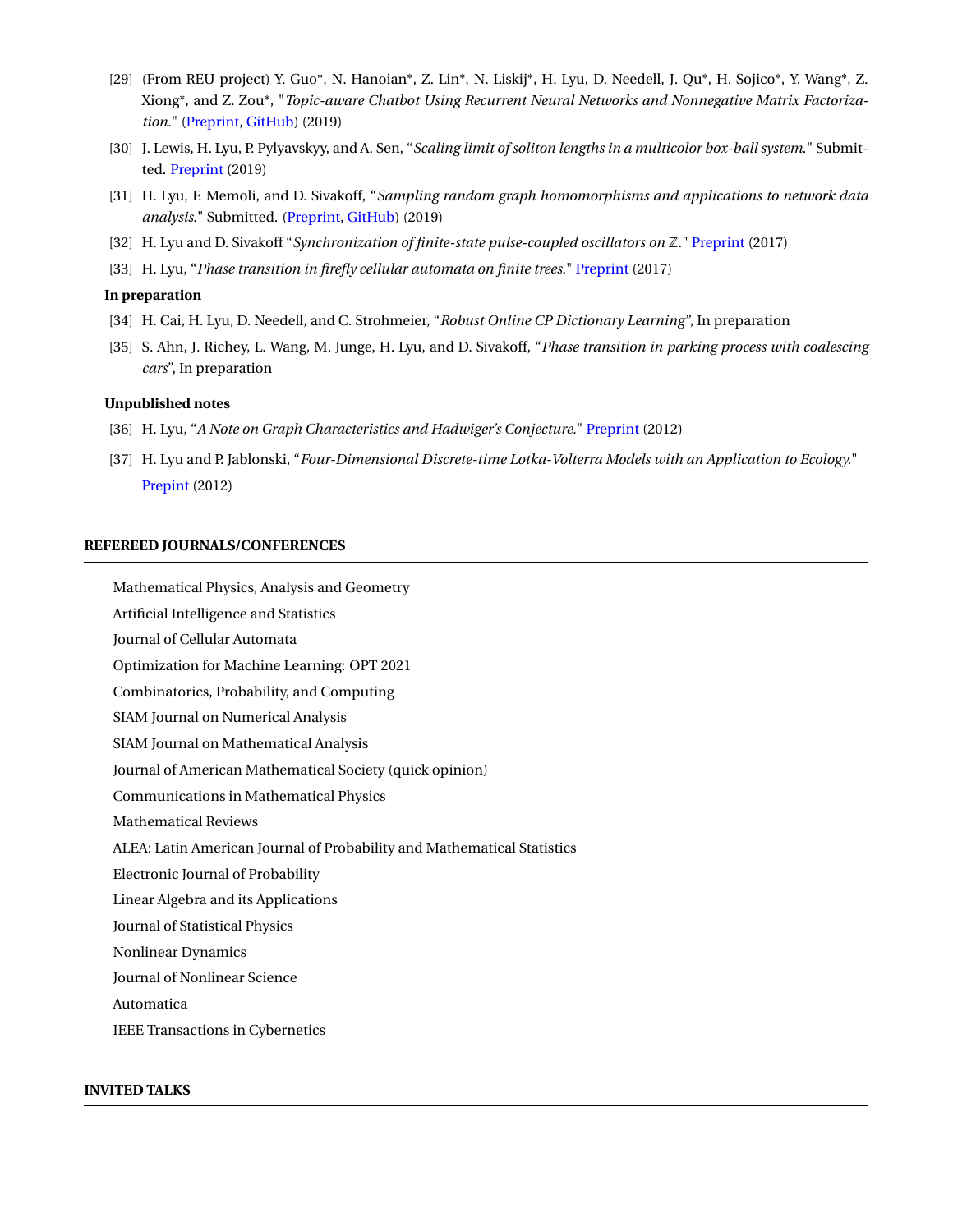*"Convergence and Complexity of Block Coordinate Descent with Diminishing Radius and Proximal Regularization*, Applied Math and Optimization Seminars, UCLA, Jan. 11, 2021

*"Convergence and Complexity of Block Coordinate Descent with Diminishing Radius and Proximal Regularization*, IFDS Ideas forum, UW-Madison, Oct. 29, 2021

*"Online Dictionary Learning from Dependent Data Samples and Networks*, SILO seminar, UW-Madison, Oct. 13, 2021

*" Scaling limit of soliton statistics of a multicolor box-ball system "*, Probability Seminar, UW-Madison, Sep. 16, 2021

*"Online Nonnegative Tensor Factorization and CP Decomposition"*, SIAM Minisymposium on Low Rank Methods in Data Science and Machine Learning, May 21, 2021

*"On the number of contingency tables and independent heuristic"*, AMS Special Session on Probability and Combinatorics, Mar. 21, 2021

*"Online matrix factorization for Markovian data"*, NeurIPS worship on Optimization for Machine Learning, Dec. 11, 2020

*"Online robust matrix factorization for dependent data streams"*, Applied math and data science seminar, HKUST, Mar. 25, 2020

*"Stochastic optimization for dependent data streams and Network Dictionary Learning"*, UCLA applied mathematics colloquium, Nov. 10, 2020

*"Learning parts of networks by motif sampling and online matrix factorization"*, Information Theory and Applications, SD, Feb 6, 2020

*"Large deviations and one-sided scaling limit of randomized box-ball system"*, AMS Special Session on Random Matrices and Integrable Systems, I., JMM 2020, Jan 18, 2020

*"Online matrix factorization for Markovian data"*, AMS Special Session on Iterative Methods for Large-Scale Data Analysis, JMM 2020, Jan 16, 2020

*"Learning parts of networks by motif sampling and online matrix factorization"*, UCLA Applied Math Colloquium, Jan 8, 2020

*"Online matrix factorization for Markovian data and applications to Network Dictionary Learning"*, Probability seminar, Seoul National University, Nov. 27, 2019

*"Sampling random graph homomorphisms and applications to network data analysis"*, Austin - TAMU Probability and Related Fields, TAMU, Oct. 25, 2019

*"Stability inequalities of some probabilistic network observables"*, TDA seminar, UCLA, Oct. 17, 2019

*"Online nonnegative matrix factorization for Markovian data", Random matrix seminar"*, Random matrix seminar, UCLA, Oct. 9, 2019

*"Phase transition in random contingency tables with non-uniform margins"*, Combinatorics Seminar, University of Michigan, Sep. 27, 2019

*"Stable network observables via dynamic embedding of motifs"*, Probability seminar, CUNY, May. 7, 2019

*"Phase transition in random contingency table with non-uniform margins"*, Probability seminar, OSU, Apr. 11, 2019

*"Stable network observables and dynamic embedding of motifs into networks"*, TGDA Seminar, OSU, Apr. 9, 2019

"*Phase transition in random contingency table with asymmetric margins*" Probability Seminar, USC, Apr. 5, 2019

"*Synchronization of firefly cellular automata on various graphs*", Applied math seminar, University of Alberta, Mar 25, 2019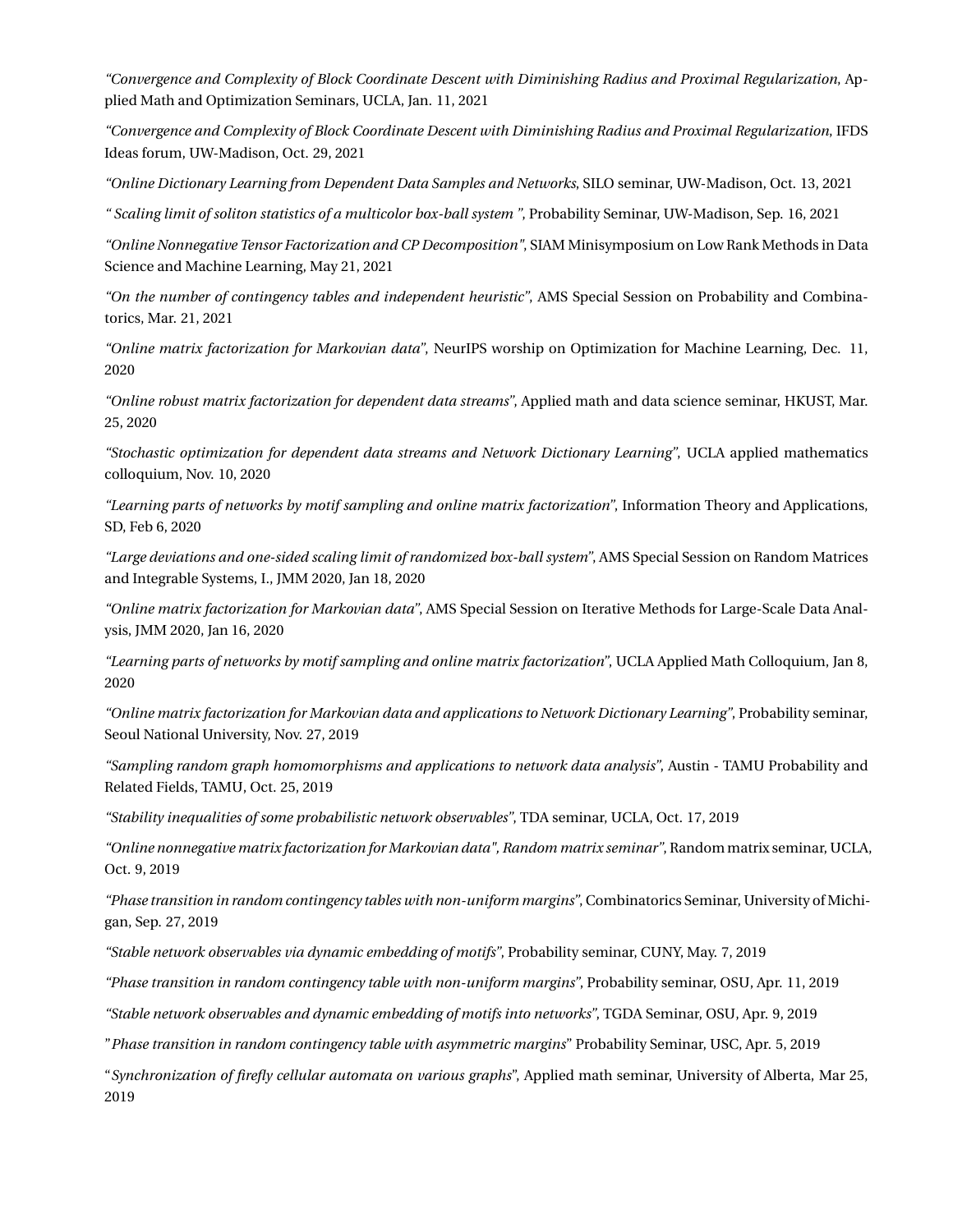*"Phase transition in random contingency table with asymmetric margins"*, Interacting Particle Systems Conference, IPAM, Mar. 9, 2019

*"Stable network observables and dynamic embedding of motifs into networks"*, Probability Seminar, UCSD, Feb. 28, 2019

*"Dynamic embedding of motifs into networks"*, Probability Seminar, UCI, Dec 11, 2018

*"Phase transition in box-ball system and its spatial generalization"*, Integrable systems seminar, Tokyo University, June 19, 2018

*"Double jump phase transition in soliton cellular automata"*, Southeastern Probability Conference, Duke University, May 14-15, 2018

*"Double jump phase transition in soliton cellular automata"*, Probability Seminar, University of California, Los Angeles, April 19, 2018

*"Double jump phase transition in soliton cellular automata"*, Probability Seminar, University of Pennsylvania, Mar 27, 2018

*"Double jump phase transition in random soliton cellular automaton"*, Combinatorics seminar, University of Minnesota, March 2, 2018

*"Double jump phase transition in random soliton cellular automaton"*, Combinatorics seminar, University of Michigan, Jan 26, 2018

*"Global synchronization of pulse-coupled oscillators on trees"*, AMS Contributing papers on Applied Mathematics III, Joint Mathematics Meetings 2018, San Diego

*"Limiting behavior of 3-color excitable media on arbitrary graphs"*, AMS Special Session on Emergent Phenomena in discrete models, Joint Mathematics Meetings 2018, San Diego

*"Persistence of sums of correlated increments and clustering in cellular automata"*, AMS Special Session on Markov chains, Markov processes and applications, Joint Mathematics Meetings 2018, San Diego

*"Phase transition in a random soliton cellular automaton"* Combinatorics and Probability Seminar, OSU, April 12, 2017

*"Discrete excitable media on graphs"* Probability Seminar, Indiana University, Sep 12, 2016

*"Synchronization of finite-state pulse-coupled oscillators and applications to distributed algorithms*" 2016 Combinatorics Conference, KAIST, Jul 23, 2016

*"Synchronization of finite-state pulse-coupled oscillators on various network topologies*" Hayes Graduate Research Forum, OSU, Feb 26, 2016

*"Synchronization of finite-state pulse-coupled oscillators on various graphs*" Probability Seminar, Cornell University , Feb 22, 2016

*"Synchronization of finite-state pulse-coupled oscillators on various graphs*" Korea Institute of Advanced Studies, Jan 14, 2016

*"Synchronization of finite-state pulse-coupled oscillators*" HYKE seminar, Seoul National University, May 14, 2015

*"Synchronization of finite-state pulse-coupled oscillators on various network topologies*" Combinatorics and Probability seminar, OSU, Oct 1, 2015

*Synchronization of finite-state pulse-coupled oscillators*" Graduate Student Seminar, OSU, Sep 22, 2015

## **SUMMER REU MENTORED**

**Summer 2020:** "*Machine Learning approaches to oscillators and clock synchronization*" [\(link\)](https://hanbaeklyu.com/reu/)